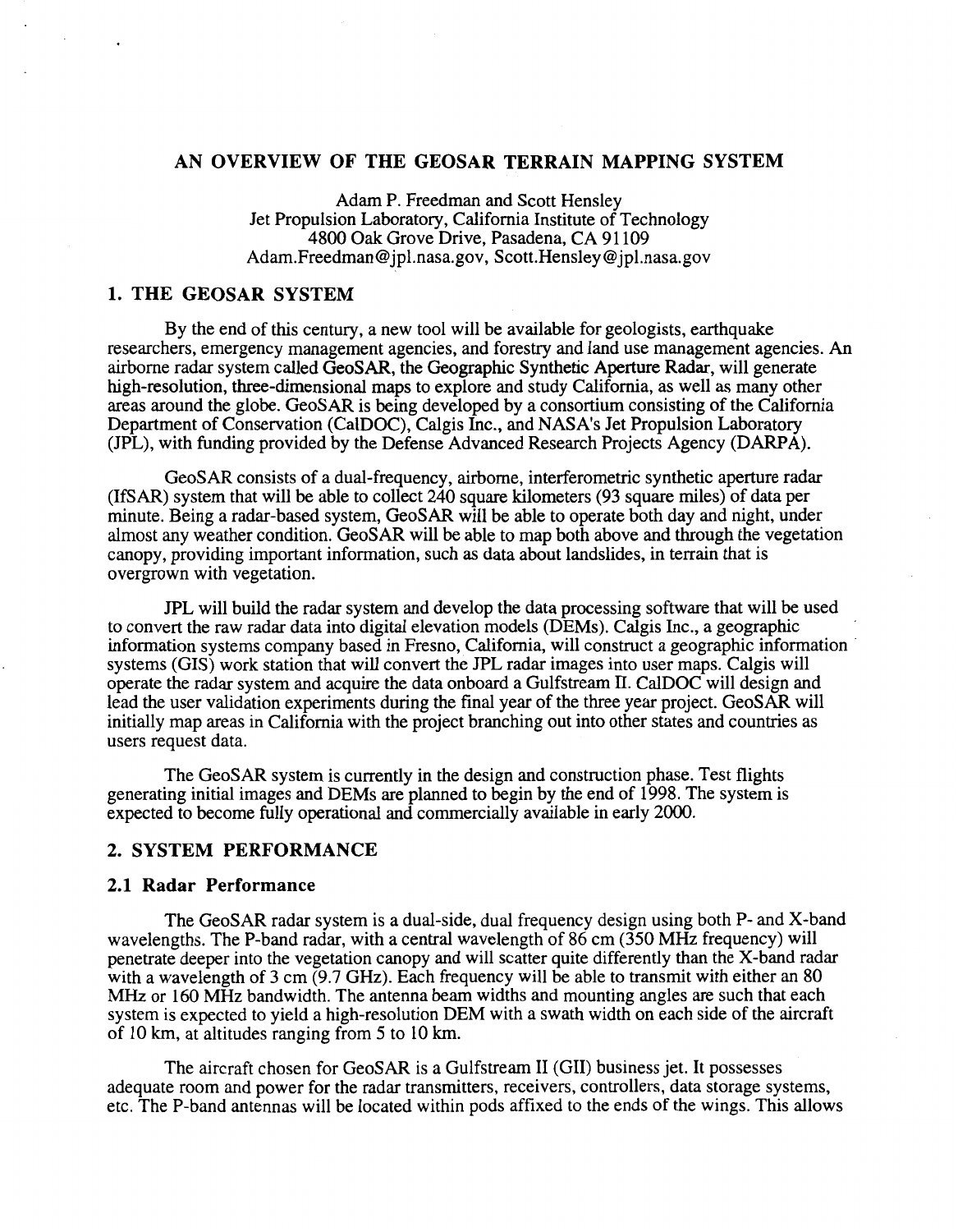a physical P-band interferometric baseline of 20 m. Although the GI1 has a very stiff wing, the baseline length and orientation must be known to better than 0.5 mm and 15 arcseconds, respectively. This has necessitated the development and inclusion of an active metrology system for the P-band antennas, the Laser Baseline Measurement System (LBMS), incorporating a set of precision laser rangers and high angular resolution cameras. The X-band antennas will be mounted under the fuselage, with a physical spacing of *2.6* m. This separation distance must be known to better than 0.1 mm, and will be actively measured by the LBMS. The position and orientation of the aircraft itself will be measured by a pair of Honeywell Embedded Global Positioning System (GPS) / Inertial Navigation Units (EGIS) and a differential GPS (DGPS) system. Together, these should enable knowledge of the position and orientation of the aircraft and interferometric baselines at the 10 cm and 15 arcsec level, respectively.

The P-band system also has a polarimetric capability. **A** horizontally polarized transmitted beam will be received with both horizontal and vertical polarizations. The X-band system can transmit and receive with vertical polarization only. Both systems can function in a double baseline or ping-pong mode, where each antenna alternately transmits and receives itown signal, or in a single baseline mode where one antenna transmits and both antennas receive the reflected signal.

#### **2.2 Mapping Performance**

The 80/160 MHz bandwidth and the 1.5 m antenna lengths for both P- and X-band systems yield range and azimuth resolution and relative accuracy at the 1-3 meter level. Interferometric relative height errors are expected to be at the 0.5-3 m level or better, with absolute height errors somewhat higher (evaluated over squares 10 meters on a side). The P-band system collects dual baseline data, in both ping-pong and single transmitter mode (yielding different levels of height accuracy and phase unwrapping errors). The X-band system may be operated in one baseline mode or the other, but not both simultaneously. The DGPS and EGI systems will allow the GeoSAR generated maps to be planimetrically positioned at the 1-to-4 meter level (see [Table 1](#page-2-0) for a summary of system accuracy).

## **3. UNIQUE FEATURES**

The GeoSAR system is distinguished by a number of unique features that will allow it to generate an unprecedented volume of high-resolution, high-accuracy topography. These include the dual frequencies in UHF and X bands, the dual bandwidths of 80 or 160 MHz, the dual baselines in ping-pong and single-baseline mode, and dual sided collection of data in 10 km swaths both to the right and left of the aircraft. The LBMS active baseline monitoring system, as well as the EGI-DGPS combination for inertial motion monitoring, and their data reduction techniques are also unique and provide powerful motion sensing capabilities. Radio frequency interference (RFI) is handled by notching the transmitted waveform and by filtering the raw data using an adaptive RFI rejection algorithm. There are many novel additions to the data processing and calibration schemes, a number focused on improving the performance of P-band interferometric systems, reducing multipath and other errors, and extracting canopy height and sub-canopy terrain.

GeoSAR is expected to operate as a commercial system, with users able to specify exact flight goals and requirements, and highly automated flight plan generation, data collection, and data reduction. DEMs and additional products, such as height error and slope maps, will be available in a variety of GIS formats.

GeoSAR is designed to enable terrain mapping beneath the vegetation canopy. When combined with other remote sensing data, such as Landsat multispectral information, it should be possible to determine a variety of vegetation characteristics, such as tree height, tree species, and perhaps even crown diameter. Maps created with the GeoSAR data will be used to assess potential geologic/seismic hazards, classify land cover, map farmlands and urbanization, and manage forest harvests.